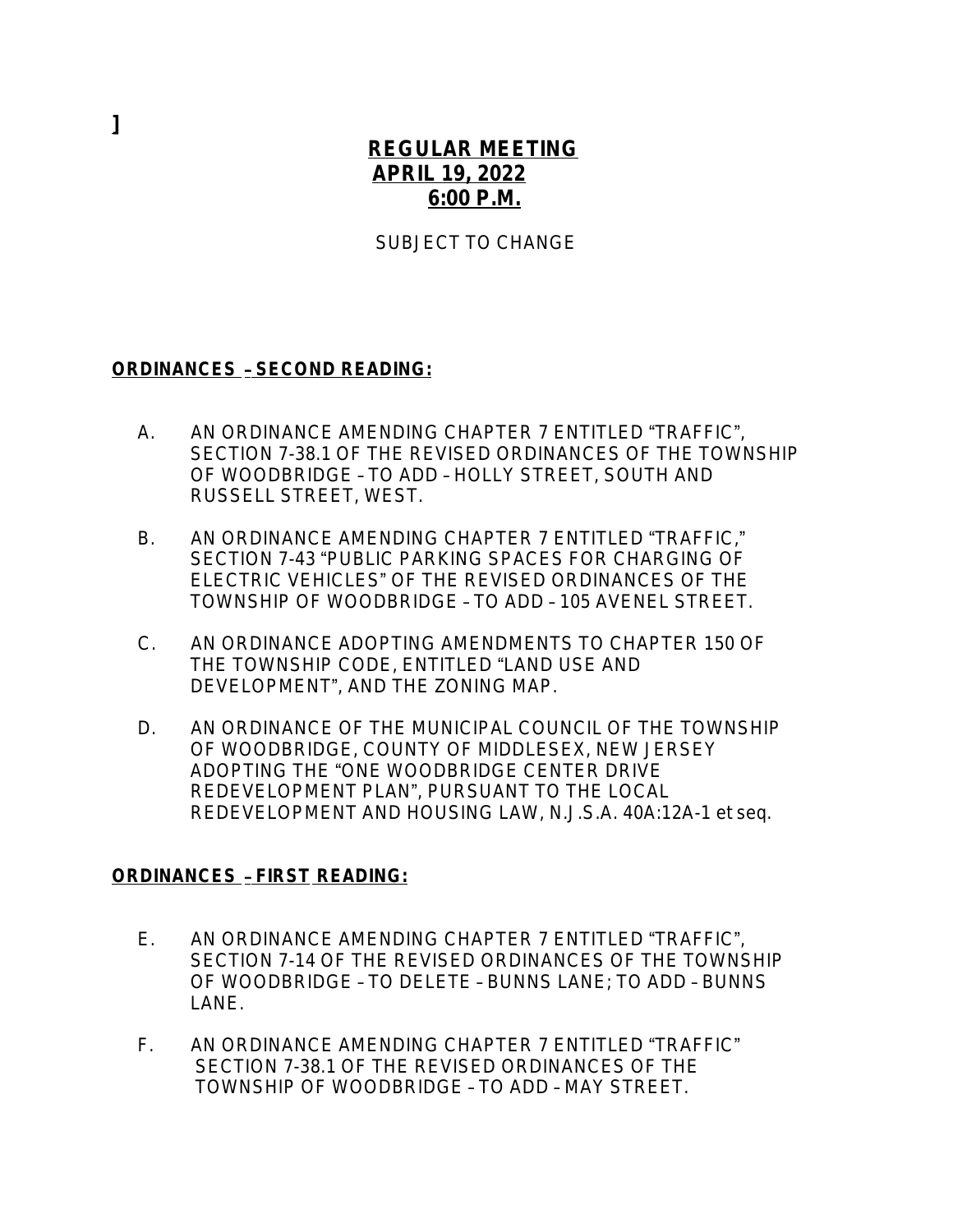G. AN ORDINANCE OF THE MUNICIPAL COUNCIL OF THE TOWNSHIP OF WOODBRIDGE, COUNTY OF MIDDLESEX, NEW JERSEY ADOPTING THE AMENDED "METROPARK WOOD AVENUE SOUTH REDEVELOPMENT PLAN" PURSUANT TO THE LOCAL REDEVELOPMENT AND HOUSING LAW, N.J.S.A. 40A:12A-1 et seq.

## **RESOLUTIONS:**

- 1. Annual Report of Audit for State Fiscal Year **(SFY) 2021 .**
- 2. Refund of taxes for 100% Disabled Veteran Joel Nevins.
- 3. Refund Parking Utility Fund.
- 4. Refund Overpaid Sewer User Fee.
- 5. Refund Overpaid taxes.
- 6. Resolution authorizing the release of Surety Bond No. 76186010 in the amount of \$3,416.40 to Midwood Homes LLC.
- 7. Leave of absence of MICHELE MORGAN from the position of Social Worker – Aging to accept the unclassified position of Director of Senior Services for a period of one (1) year commencing January 1, 2022 and terminating December 31, 2022.
- 8. Appointment Kyle Morgan to serve as a member of the Woodbridge Township Environmental Commission for a three (3) year term commencing January 1, 2022 and terminating December 31, 2024.
- 9. Appointment John Lande to serve as a Class C member of the Woodbridge Township Historic Preservation Commission fulfilling an unexpired term commencing April 19, 2022 and terminating December 31, 2022.
- 10. Appointment Ashley Kurbanoglu to serve as 1<sup>st</sup> Alternate Member of the Woodbridge Township Historic Preservation Commission fulfilling an unexpired term commencing April 19, 2022 and terminating December 31, 2022.
- 11. Appointment Daniel Dias to serve as 2<sup>nd</sup> Alternate Member of the Woodbridge Township Historic Preservation Commission fulfilling an unexpired term commencing April 19, 2022 and terminating December 31, 2023.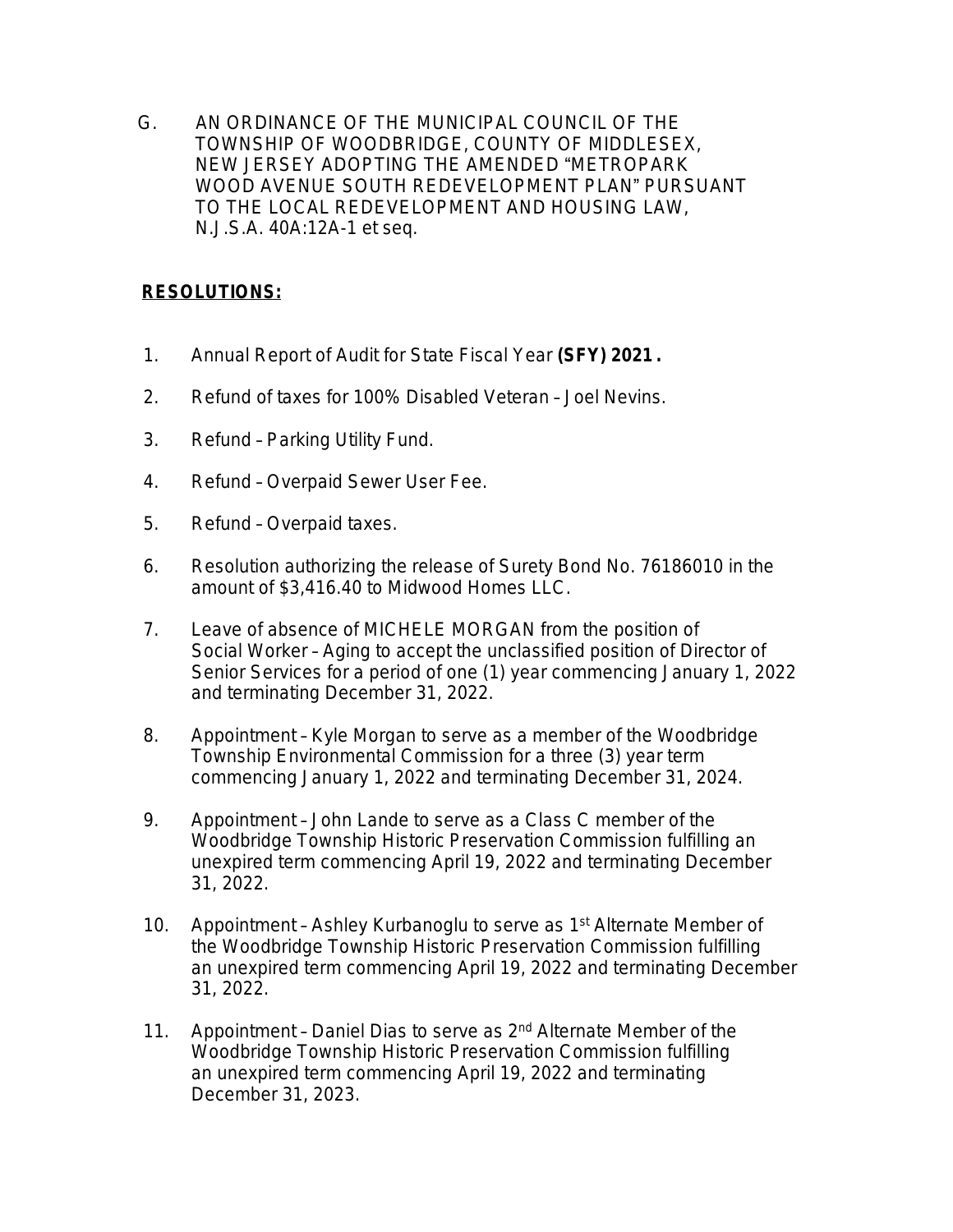- 12. Resolution authorizing the request of MANOR HOMES, LLC for waiver of requirements for the installation of sidewalks for Block: 578.05, Lot: 14.01, Zone: R-6, 777 Coolidge Avenue, Woodbridge.
- 13. Resolution authorizing the request of ZE DEVELOPERS, LLC for waiver of requirements for the installation of sidewalks for Block: 349.01, Lot: 315.03, Zone: R-6, 21 Drummond Avenue, Fords.
- 14. Resolution Sustainable Land Use Pledge.
- 15. Resolution authorizing the Planning Board of the Township of Woodbridge to undertake a Preliminary Investigation to determine if certain real property in the Avenel Section of Woodbridge Township is an Area In Need of Redevelopment.
- 16. Resolution authorizing the Planning Board of the Township of Woodbridge to undertake a Preliminary Investigation to determine if certain real property in the Fords Section of Woodbridge Township is an Area In Need of Redevelopment.
- 17. Resolution referring the Metropark Wood Avenue South Redevelopment Plan to the Township Planning Board for its review and comment pursuant to the Local Redevelopment and Housing Law.
- 18. Resolution authorizing execution of Final Change Order on the contract with J.C. Contracting, Inc. for the Green Street Pedestrian Flashing Beacon decreasing the contract amount of \$78,377.50 by (\$439.83) to a total of \$77,937.67.
- 19. Resolution authorizing execution of Change Order #3 on the contract with Hall Building Corporation for The Club at Woodbridge Indoor Ice Rink increasing the adjusted contract amount of \$6,526,750.27 by \$222,394.17 to a contract total of \$6,749,144.44.
- 20. Resolution authorizing execution of an Indemnification Agreement with the New Jersey Turnpike Authority for a flag permit agreement for Port Reading Avenue Bridge.
- 21. Resolution for renewal of membership in the Central Jersey Joint Insurance Fund.
- 22. Shared Service Agreement Hopelawn Fire District #8 for various services for a ten (10) year period commencing May 1, 2022 and terminating April 30, 2032.
- 23. Agreement Morris County Cooperative Pricing Council (MCCPC)